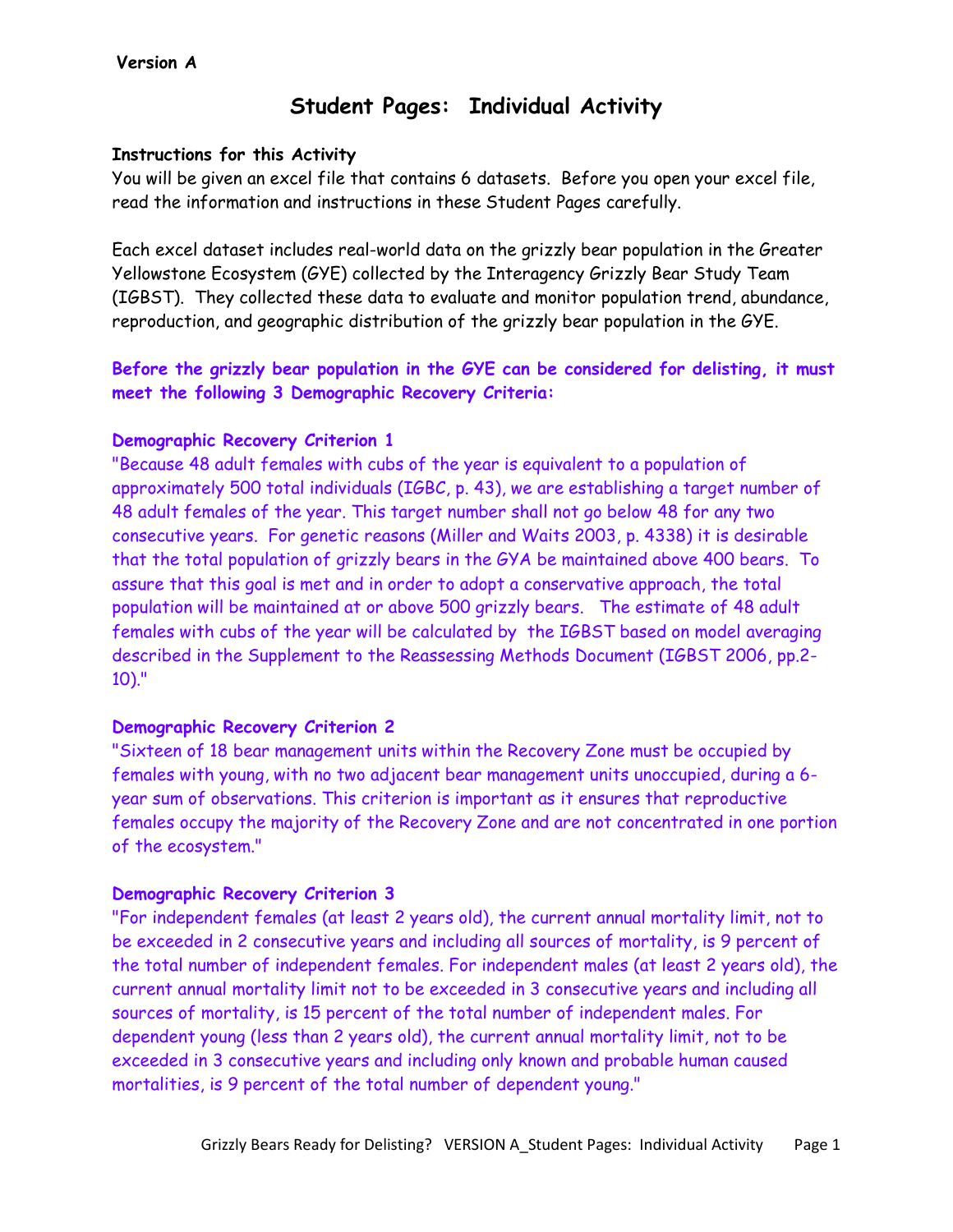**ADDITIONAL INFORMATION ABOUT THE DELISTING PROCESS:** The goal of the Endangered Species Act (ESA) is to recover species back to the point where they no longer need federal protection.

When a species is listed as Threatened or Endangered, management is moved from the state wildlife agencies to the federal US Fish and Wildlife Service. Before any listed species or population can be delisted, the US Fish and Wildlife Service evaluates the following 5 factors:

1. Is there a present or threatened destruction, modification, or curtailment of its habitat or range?

2. Is there overutilization for commercial, recreational, scientific or educational purposes?

3. Is there disease or predation?

4. Is there inadequacy of existing regulatory mechanisms?

5. Are there other natural or human-caused factors affecting the population's continued existence?

Okay, let's get started! Go ahead and open your excel file entitled "GYE Grizzly Bear Datasets". This excel file includes 6 Datasets.

Each data set has a title, a description of column labels (located at the bottom of each table), and **instructions located in a BLUE BOX**. Because it might be difficult to read the instructions in the excel file while also doing what the instructions tell you to do, we have also provided all data set instructions at the end of this Student Page (look for the blue boxes on the last 2 pages!).

### **STEP 1: Demographic Recovery Criterion #1**

 This Demographic Recovery Criterion includes **3 datasets (Dataset 1, Dataset 2, and Dataset 3)**

First, read the short paragraph that describes Recovery Criterion #1 again (it's located a few paragraphs above this paragraph) so you know why you are evaluating these data.

Start with Dataset 1 first. What data does this table include? What data are missing?

In most tables in these 6 datasets, you will see that some cells are highlighted in **yellow** and some cells are highlighted in green. All cells highlighted in yellow require you to do a calculation to fill in the cells. Some calculations are more difficult than others. For hints about how to do calculations, you can click on the little red triangles that are hiding inside some of the cells.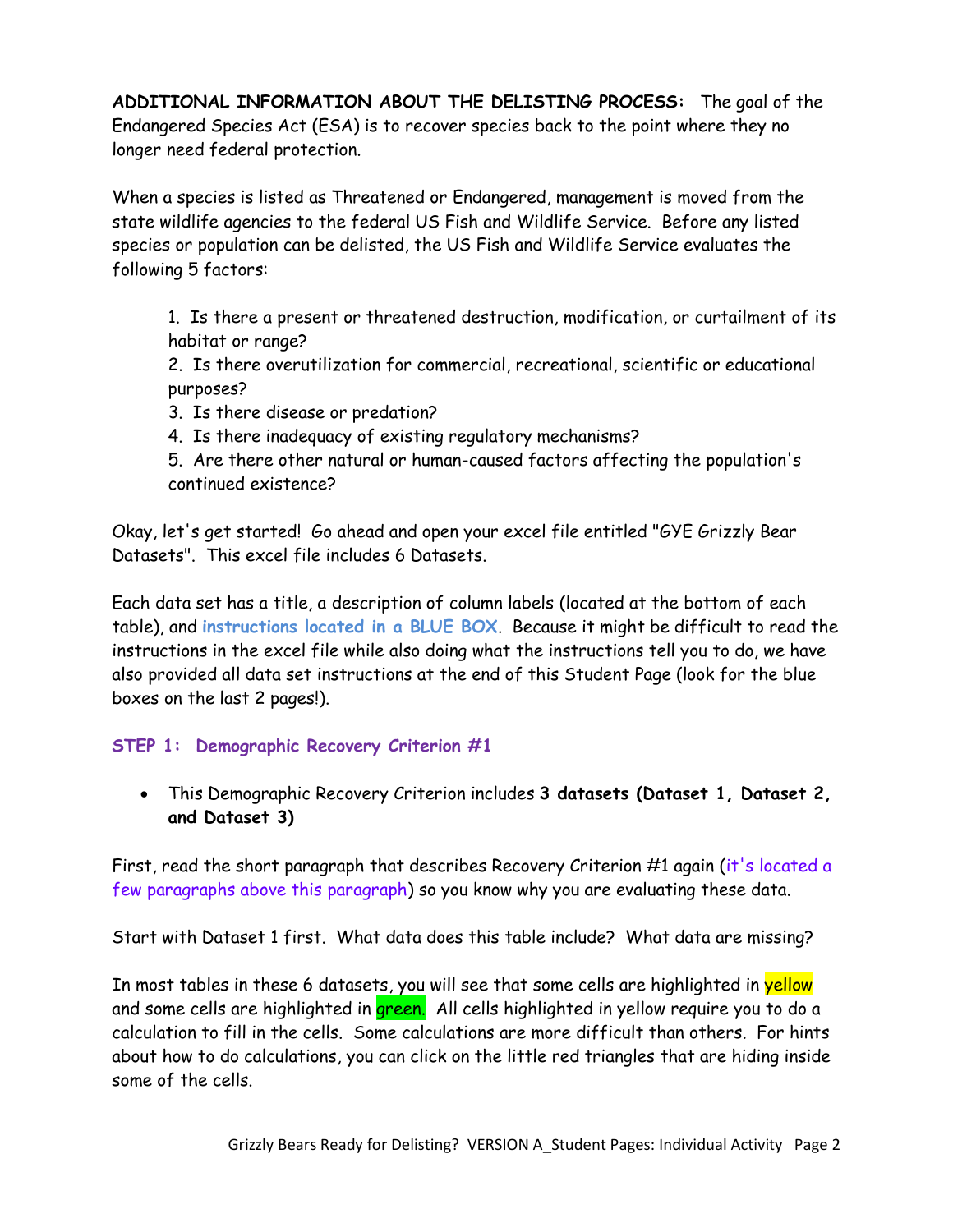All cells highlighted in green require you to find and fill in the missing values. No calculations needed for green cells. Where do you find the values for cells highlighted in green? They are located in a different, but corresponding, data set within the GYE Grizzly Bear Dataset excel file. For example, the values for the green cells in Data set 1 can be found on Data set 2. So, in order to complete Dataset 1, you will need to calculate values in Dataset 2 and then transfer those values to Dataset 1.

Okay, go ahead and follow the instructions in the blue box for Dataset 1. **Definitions for column headings are provided at the bottom of each table.** For example, the definition of "Cubs of the Year" is this: cubs that were born during the year of observation. So an adult female with cubs of the year will have cubs with her that are between 0-12 months old on the day that she was observed in the wild by a grizzly bear biologist.

For now, don't worry too much about what exactly things like "Minimum Population Estimate" mean; this information will be provided to you when you begin the Student Group Activity.

When you have completed Dataset 1, complete the instructions for Dataset 2, and move on to Dataset 3. Follow the instructions in the blue box for Dataset 3.

When you're done with Datasets 1-3, take a break! Whew! You're done with datasets related to **Demographic Recovery Criterion #1**!

## **STEP 2: Demographic Recovery Criterion #2**

This Demographic Recovery Criterion includes **1 Dataset (Dataset 4) and 1 Figure**

Now you are ready to begin evaluating data for **Demographic Recovery Criterion #2**. Read the short paragraph about the Demographic Recovery Criterion #2 so you know why you are evaluating these data. Then, open **Dataset 4** and look at **Figure 1**. Follow the instructions in the blue box, located to the right of the table in Dataset 4.

### **STEP 2: Demographic Recovery Criterion #3**

 This Demographic Recovery Criterion includes **2 Datasets (Dataset 5 and Dataset 6)**

Now you are ready to begin evaluating data for **Demographic Recovery Criterion #3**. Read the short paragraph that describes the Demographic Recovery Criterion #3 again so you know why you are evaluating these data. Open **Dataset 5** and follow the instructions in the blue box. When you have completed Dataset 6, open **Dataset 6** and follow the instructions in the blue box.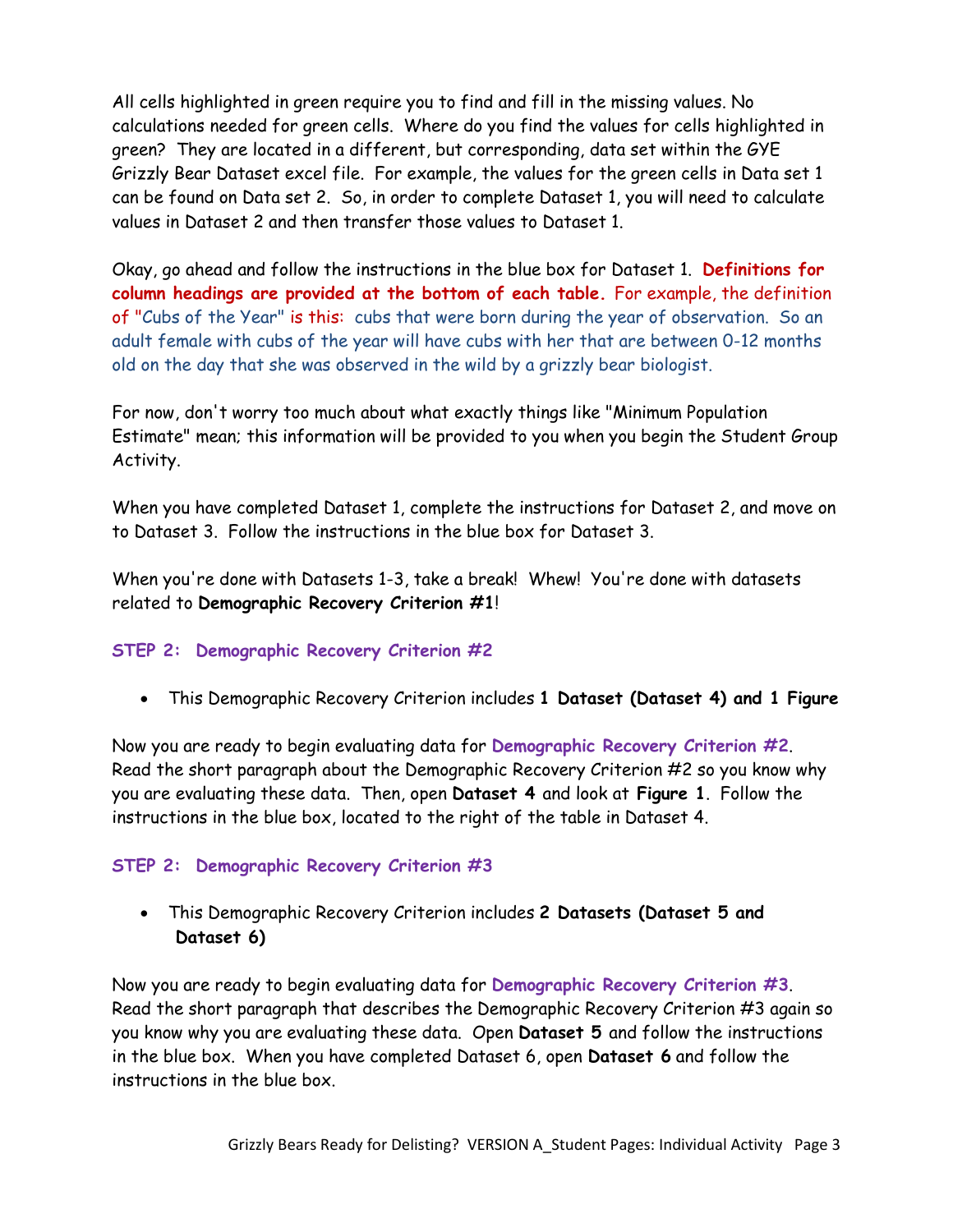**That's it! At this stage of the game, you might have some questions about some of the data and you might not completely understand why you created all those graphs. No worries. Things will become clear during the Student Group activity, which happens next.....**

# **INSTRUCTIONS in BLUE BOXES FOR DATASETS**

## **Dataset 1**

#### **Instructions**

- 1) Fill in the missing values for the "Minimum Population Estimate" for years 2007-2014:
- to find these missing values look in Dataset 2 (use values you calculated for "Estimated Total Population Size")
- 2) Make a graph showing "Minimum Population Estimate" for years 1991-2014
- 3) Calculate lambda for each consecutive 2-year time period (i.e., fill in the yellow-shaded cells in column D)
- 4) Make a graph showing estimated lambda for each consecutive 2-year time period during years 1992-2014

## **Dataset 2**

#### **Instructions**

- 1) Calculate "Estimated Total Population Size" for each year (hint: click on little red triangle in cell F6)
- 2) You will need the values you just calculated to fill in missing values on Dataset #1
- 3) Make a graph showing the "Annual Size Estimate" for independent females (hint: you may need to make a new table) by year, along with upper and lower 95% Confidence Intervals (CI)

## **Dataset 3**

### **Instructions**

1. Calculate the "Unduplicated females with COY" using the Chao2 equation

N<sub>Chao2</sub> = m +  $f_1^2 - f_1$ 

 $2(f_2+1)$ 

2. Make a graph showing "Unduplicated females with COY (corrected estimate using Chao2)" for each year 1983-2014

## **Dataset 4**

### **Instructions**

- 1) Calculate the "Annual Total" for each year 2001-2012 (complete cells in Row 26)
- 2) Calculate the "6-year Running Averages" for each year 2001-2012 (complete cells in Row 27)
- 3) Calculate the "Number of years the BMU was occupied 2007-2012" (Complete cells in Column U)
- 4) Make a bar graph showing the number of years each BMU was occupied during 2007-2012
- 5) Make a line graph showing the Annual Totals for each year (how many BMUs were occupied each year?)